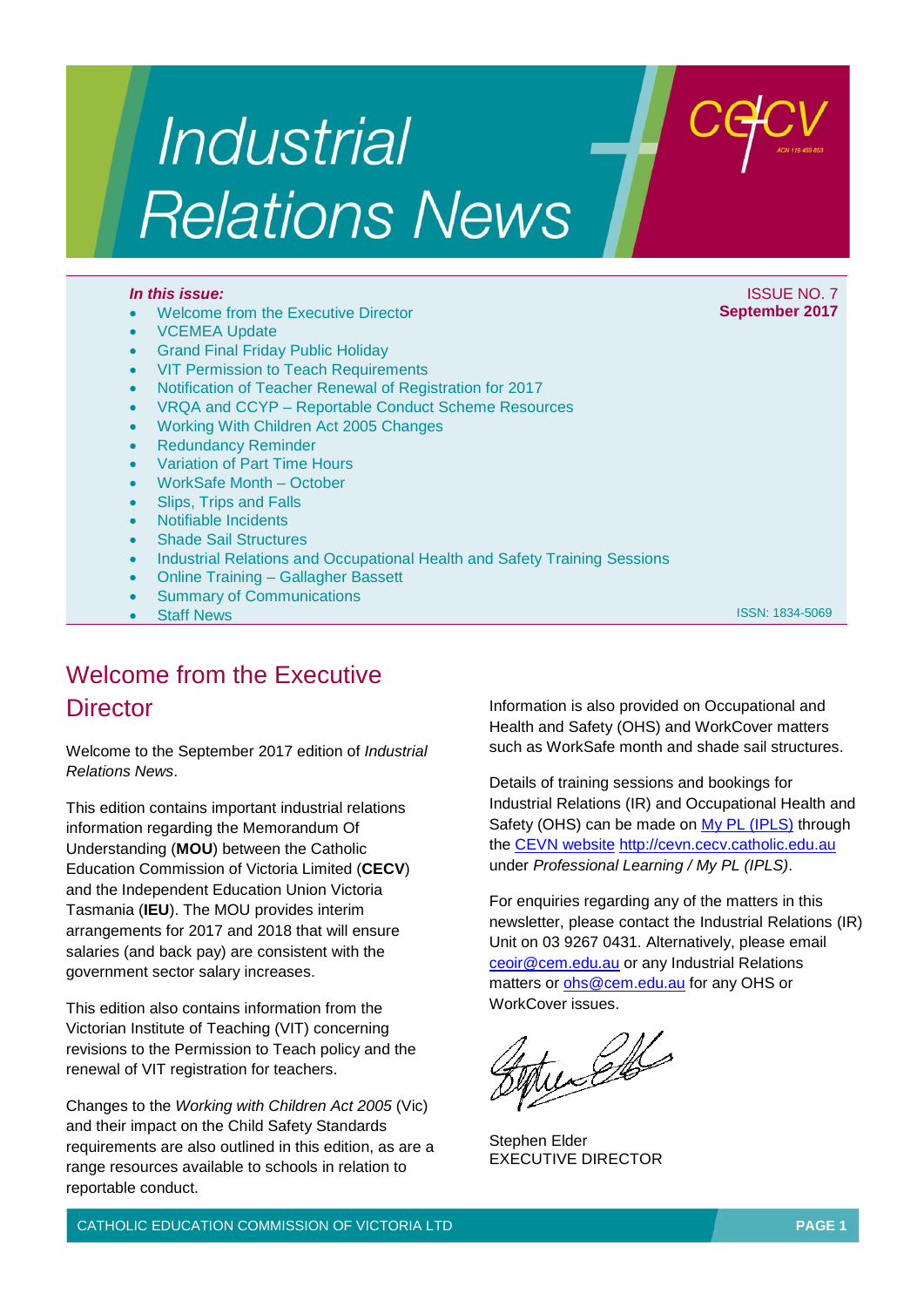## VCEMEA Update

The Catholic Education Commission of Victoria Limited (**CECV**) and the Independent Education Union Victoria Tasmania (**IEU**) have entered into a Memorandum Of Understanding (**MOU**). Th[e MOU](http://www.cecv.catholic.edu.au/Industrial-Relations/EB/Memorandum-of-Understanding) was circulated to schools on 16 August 2017.

Due to the CECV's concerns about the future of funding, the CECV and IEU have agreed to make interim arrangements for 2017 and 2018, keeping the current the *Victorian Catholic Education Multi Enterprise Agreement 2013* [\(VCEMEA\)](http://www.cecv.catholic.edu.au/getmedia/e728ccbb-dac1-4822-9607-7c5cb8abdae9/VCEMEA_2013.aspx) in place.

The CECV and IEU remain committed to constructive negotiations for a new enterprise agreement for Catholic school staff, but did not want to delay salary increases in 2017–2018.

The interim arrangements for 2017 and 2018, ensure salaries (and back pay) are consistent with the government sector salary increases.

Advice regarding the management of salary and allowance adjustments and backpay are found in [Implementation Guide 1A](http://www.cecv.catholic.edu.au/getattachment/Industrial-Relations/Training-Resources/Implementation-Guides/Content/2013-Agreement-Implementation-Guides/Implementation-Guides/Implementation_Guide_-1A.pdf.aspx) on the [CECV website.](http://www.cecv.catholic.edu.au/Industrial-Relations)

The IR Unit will continue to update schools on MOU implementation requirements through circulars and the *Industrial Relations News.*

## Grand Final Friday Public **Holiday**

The Victorian Government has confirmed that Victoria will have a public holiday on the Grand Final Friday (the day before the Australian Football League Grand Final).

The confirmed date for the Grand Final Friday public holiday for this year will be **Friday 29 September 2017.** This public holiday will fall within the term 3 school holiday period.

## VIT Permission to Teach **Requirements**

The Victorian Institute of Teaching (VIT) has revised its Permission to Teach (PTT) policy and the new *[2017 PTT Policy](http://www.vit.vic.edu.au/__data/assets/pdf_file/0011/44894/Permission-to-Teach-PTT-Policy.pdf)* has been approved by the Minister for Education.

The new policy takes effect on **1 October 2017** and replaces the *Permission To Teach Policy 2011.* It provides greater clarity regarding when a registered teacher must be employed and when PTT may be sought by a teacher and a school.

Central to the 2017 PTT policy is the principle that whenever a person is undertaking the duties of a teacher such as curriculum delivery, assessing student outcomes in an educational program and being responsible for a class, then that individual must hold VIT teacher registration or PTT.

The Key Changes to the PTT are:

- holders of PTT are expected to be enrolled in courses to attain four years or equivalent teacher training and progress towards teacher registration unless explicitly exempt
- key terms such as; 'teaching,' 'educational program' and 'curriculum' are clearly defined.

The following categories of PTT will be discontinued via a transition process:

- PTT Casual Replacement Teacher (CRT)
- PTT Generalist Primary.

As part of the new policy implementation, VIT has developed a [PTT Guide](http://www.vit.vic.edu.au/registering-as-a-teacher/how-do-i-register-as-a-teacher/applying-for-permission-to-teach-ptt) to assist employers and teachers seeking PTT registration.

As PTT is granted by VIT to the individual for a specific period of time, their employment should be in accordance with Clause 11.2(vii) of the [\(VCEMEA\)](http://www.cecv.catholic.edu.au/getmedia/e728ccbb-dac1-4822-9607-7c5cb8abdae9/VCEMEA_2013.aspx).

Further information can be found on the [VIT website](http://www.vit.vic.edu.au/) at<http://www.vit.vic.edu.au/> or by contacting the IR Unit on (03) 9267 0431 or email [ceoir@cem.edu.au.](file://shfilesvr01/CEOMData/Industrial%20Relations/IR%20Newsletters/2017/May/ceoir@cem.edu.au)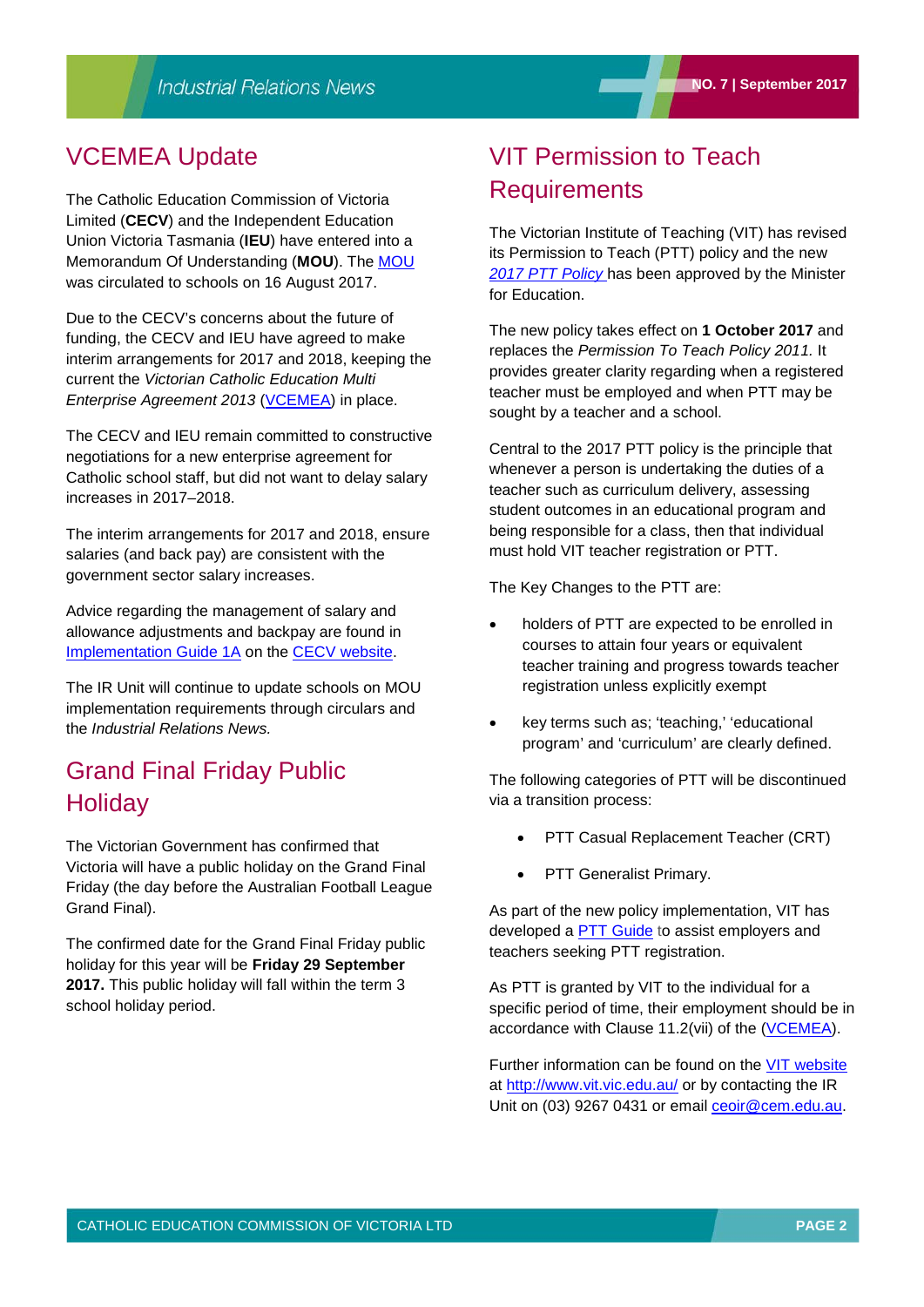## Notification of Teacher Renewal of Registration for 2017

Teachers should have received their Victorian Institute of Teaching (VIT) Invoice during August 2017. All VIT registration tasks must be completed online in a teacher's [MyVIT account,](https://my.vit.vic.edu.au/Teachers/Account.aspx/ResetPortalAccount) accessible via the VIT website [www.vit.vic.edu.au,](http://www.vit.vic.edu.au/) by **Saturday 30 September 2017**.

Please note that Friday 29 September is the Grand Final Eve Public Holiday and 30 September is a Saturday and the VIT office will be closed. The online registration process will be accessible as normal on those days.

In order to renew VIT registration, teachers will be required to:

- make their renewal declarations
- consent to a National Police History Check (NPHC) (if required)
- pay their annual registration fee.

All teachers must pay the fee stipulated on the invoice. Payment made after 30 September 2017 will include a \$30 late payment processing fee.

Teachers do not have to wait until they receive their invoice to start the registration process. They can simply log into their MyVIT account and start the process.

## It's registration time

for all Victorian teachers and early-childhood teachers



#### *National Police History Check (NPHC)*

A small number of teachers will be due to update their NPHC, which can now be done online. This [video](https://www.youtube.com/watch?v=KRQ3o04MH-4&feature=youtu.be) explains the NPHC process.

#### *Special Needs Professional Development*

Please note that registered teachers are now required to undertake professional development (PD) activities to develop their capability to teach students with a disability (special needs). Teachers are required to have undertaken Special Needs PD as part of their 20 hours of PD to meet annual review requirements. (*Updated Tuesday 19 Sept. 2017*)



#### **Teachers who have not completed all their registration tasks before 31 December 2017 will:**

- **not be registered**
- **removed from the public register**
- **not be able to teach.**

[VCEMEA](http://www.cecv.catholic.edu.au/getmedia/e728ccbb-dac1-4822-9607-7c5cb8abdae9/VCEMEA_2013.aspx) *Clause 14 Professional Registration and Working with Children* details the provisions for teachers and other staff who do not hold the appropriate registration required to perform their role. This clause provides employers with the ability to direct staff not to attend work without pay.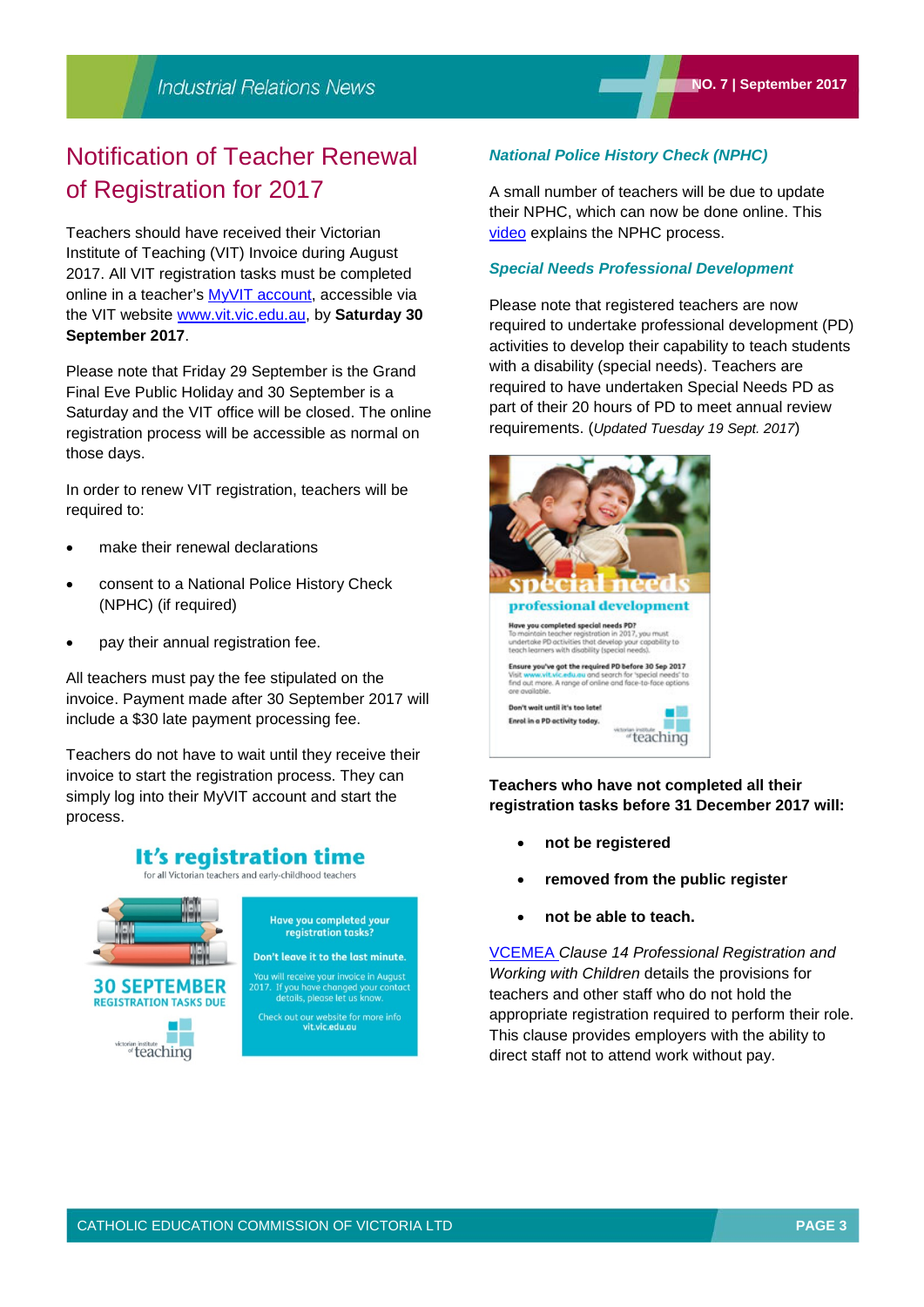## VRQA and CCYP – Reportable Conduct Scheme Update

The Victorian Government has legislated for the introduction of a Reportable Conduct Scheme (RCS) to improve oversight of how organisations respond to allegations of child abuse and child-related misconduct by employees.

#### *Reportable conduct and investigation*

From **1 July 2017**, the 'Head of Entity' in all Victorian schools has a reporting obligation under the RCS. The new obligation is to report 'reportable conduct' alleged against employees (which includes contractors, volunteers, allied health staff and school board members in schools, etc.) to the Commission for Children and Young People (CCYP) within specific legislated timeframes. The 'Head of Entity' also has an obligation to investigate the alleged reportable conduct.

#### *Resources*

Following the recent regional briefing sessions on the new RCS, the IR Unit has prepared a presentation that has been specifically designed for presentation to staff. Please contact the IR Unit on 03 9267 0431 or alternatively, please email [ceoir@cem.edu.au](mailto:ceoir@cem.edu.au) for a copy of the presentation.

Information sheets and resources including frequently asked questions regarding the Reportable Conduct Scheme is available on the Commission for Children and Young People [CCYP website](https://ccyp.vic.gov.au/reportable-conduct-scheme/) or [https://ccyp.vic.gov.au/reportable-conduct-scheme/.](https://ccyp.vic.gov.au/reportable-conduct-scheme/)

A [joint VRQA and CCYP video](http://www.vrqa.vic.gov.au/childsafe/Pages/videos/The%20Reportable%20Conduct%20Scheme%20in%20schools.mp4) outlines the requirements of the Reportable Conduct Scheme.

For further information in relation to reporting allegations to the CCYP, see the information sheet [Reporting to the Commission.](https://ccyp.vic.gov.au/child-safety/resources/reportable-conduct-scheme-information-sheets/)

The IR Unit is available to provide support and advice on how to manage reportable conduct matters Please contact the IR Unit on (03) 9267 0431 or via email [ceoir@cem.edu.au.](file://shfilesvr01/CEOMData/Industrial%20Relations/IR%20Newsletters/2017/May/ceoir@cem.edu.au)

## *Working With Children Act 2005* (Vic) - Changes

Changes to the *Working With Children Act 2005* (Vic) commenced on 1 August 2017.

The two key changes for schools include:

- 1. the definition of 'direct contact' has been expanded to include oral, written or electronic communication in addition to face to face and physical contact
- 2. a Working With Children check is now required for anyone engaged in 'child related work' regardless of whether contact with a child is supervised by another person.

'Child related work' is defined as any work that involves direct contact with a child that is part of the person's work.

Further information was provided to principals in a [circular](http://cevn.cecv.catholic.edu.au/WorkArea/DownloadAsset.aspx?id=8589943658) dated 18 August 2017.

## Redundancy Reminder

At this stage in Term 3, principals should have identified any potential redundancies taking effect from the start of the 2018 school year and any staff, including staff on leave, should have been notified that a potential redundancy situation has been identified.

Appendix 2 of the **VCEMEA** contains the redundancy procedures that apply to all staff employed in Catholic schools.

The [June 2017 newsletter](http://www.cecv.catholic.edu.au/getmedia/9ee3219e-a258-4dd7-acbb-1bf72bca291a/Industrial-Relations-News,-__No-5__,-June-2017.aspx) provides further information to assist principals with the redundancy process and related information concerning introduction of change and variation of part-time hours.

Contact the IR Unit on (03) 9267 0431 or via email [ceoir@cem.edu.au](file://shfilesvr01/CEOMData/Industrial%20Relations/IR%20Newsletters/2017/May/ceoir@cem.edu.au) if you have any queries or require support managing the redundancy process.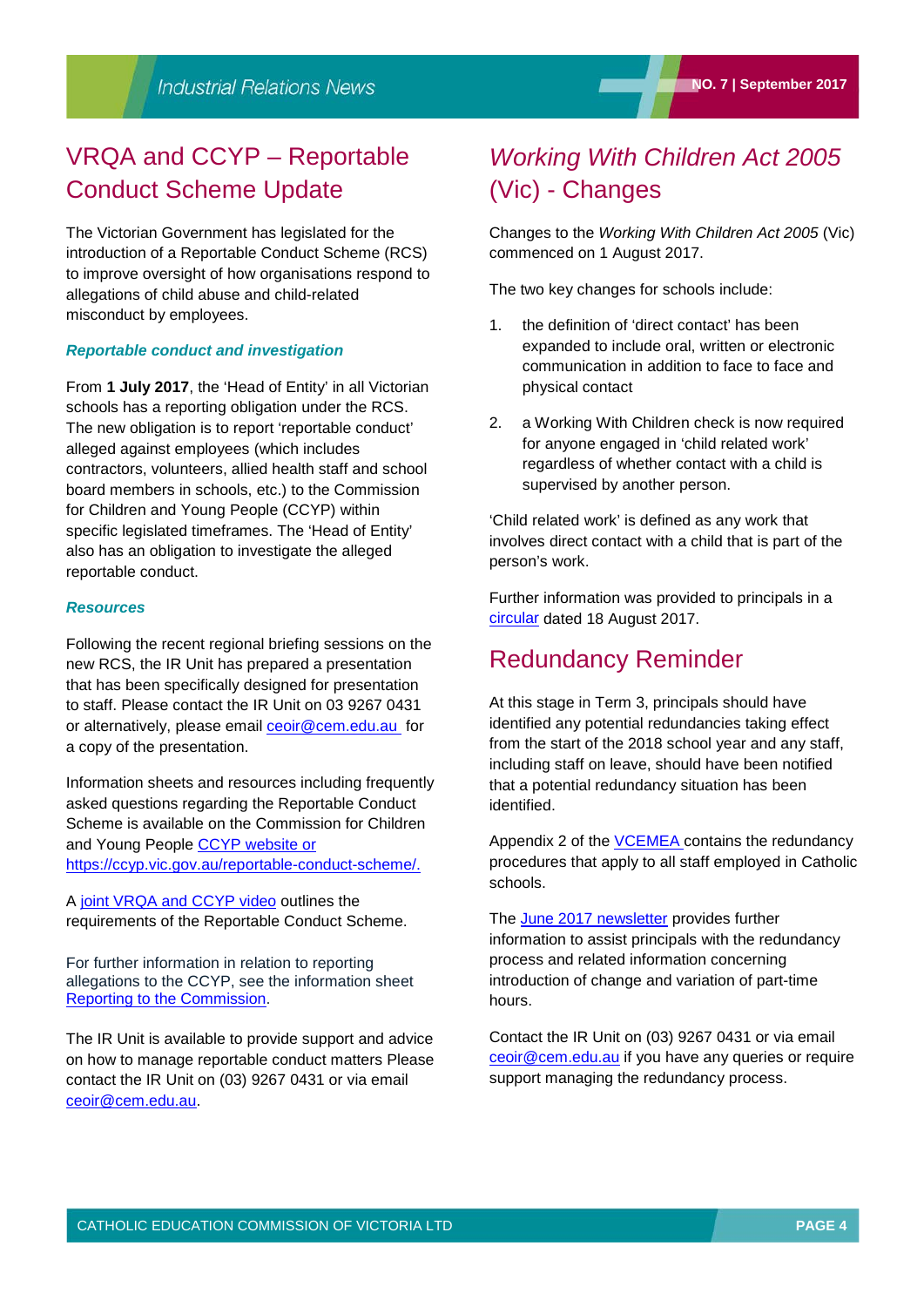## Variation of Part–Time Hours

Clause 15 of the [VCEMEA](http://www.cecv.catholic.edu.au/getmedia/e728ccbb-dac1-4822-9607-7c5cb8abdae9/VCEMEA_2013.aspx) provides that a variation in hours for a part-time employee can be made if at least one of the seven following criteria is satisfied:

- **Enrolment**
- **Curriculum**
- Program
- **Organisation**
- **Structure**
- Technology
- Funding.

Therefore it is timely to identify any proposed school changes that may create a variation for part-time employees such as:

- hours of attendance
- days of attendance
- times of attendance.

#### *Consultation*

If changes as outlined above are contemplated, then the school is required to consult with the affected staff (including employees on leave) in accordance with Clause 15 by:

- advising the employee(s) of the reason for the proposed change (i.e. enrolment changes)
- advising the employee(s) of the change to days, hours and times of attendance as a result of the proposed change
- giving due consideration to the impact of the change on the employee(s) family and personal responsibilities as well as other relevant circumstances.

#### *Required Notice*

After complying with the consultation requirements and if the school wishes to proceed with the change, then it must provide at least eight weeks written

notice of the variation, before implementing the change. If that notice is not provided, then the employee's salary must be maintained for the period of notice not given, where there is a reduction in hours. However, if the employee agrees in writing to implement the change – for example, because it suits the employee's personal needs – then the notice requirements do not apply.

#### *Significant Reduction in Hours*

A variation in part-time hours can often be an alternative to redundancy. However, please note that if the change results in a 'significant reduction of hours' then the employee can elect to either:

- accept the change; or
- receive a severance payment.

A 'significant reduction of hours' is assessed over the preceding two years with consideration of the proposed change and any cumulative changes that may have occurred during that period.

Please note that a 'significant reduction' is not defined in the VCEMEA. Accordingly, IR advice should be sought when contemplating a reduction in part-time hours to take into account all the relevant circumstances.

The table in Clause 15.2 of the VCEMEA provides an outline of the severance payment that is payable when an employee elects not to accept a 'significant reduction' in hours.

Additional information and template letters can be found under Implementation Guide [Part 6](http://www.cecv.catholic.edu.au/getmedia/e0e8839b-696c-468f-a74e-c8efe524adc6/Part-6.aspx) – Variation of Hours of Part-Time Employees.

## WorkSafe Month – October

October is Health and Safety Month, and WorkSafe will be hosting various events across the state, in addition to its regular one day conference in Melbourne on 1 November. Industry experts who are leaders in mental and physical wellbeing will highlight industry best practice to help ensure the safety of your school.

To find out where WorkSafe will be running events near you or to register visit the [WorkSafe website.](https://www.worksafe.vic.gov.au/worksafemonth)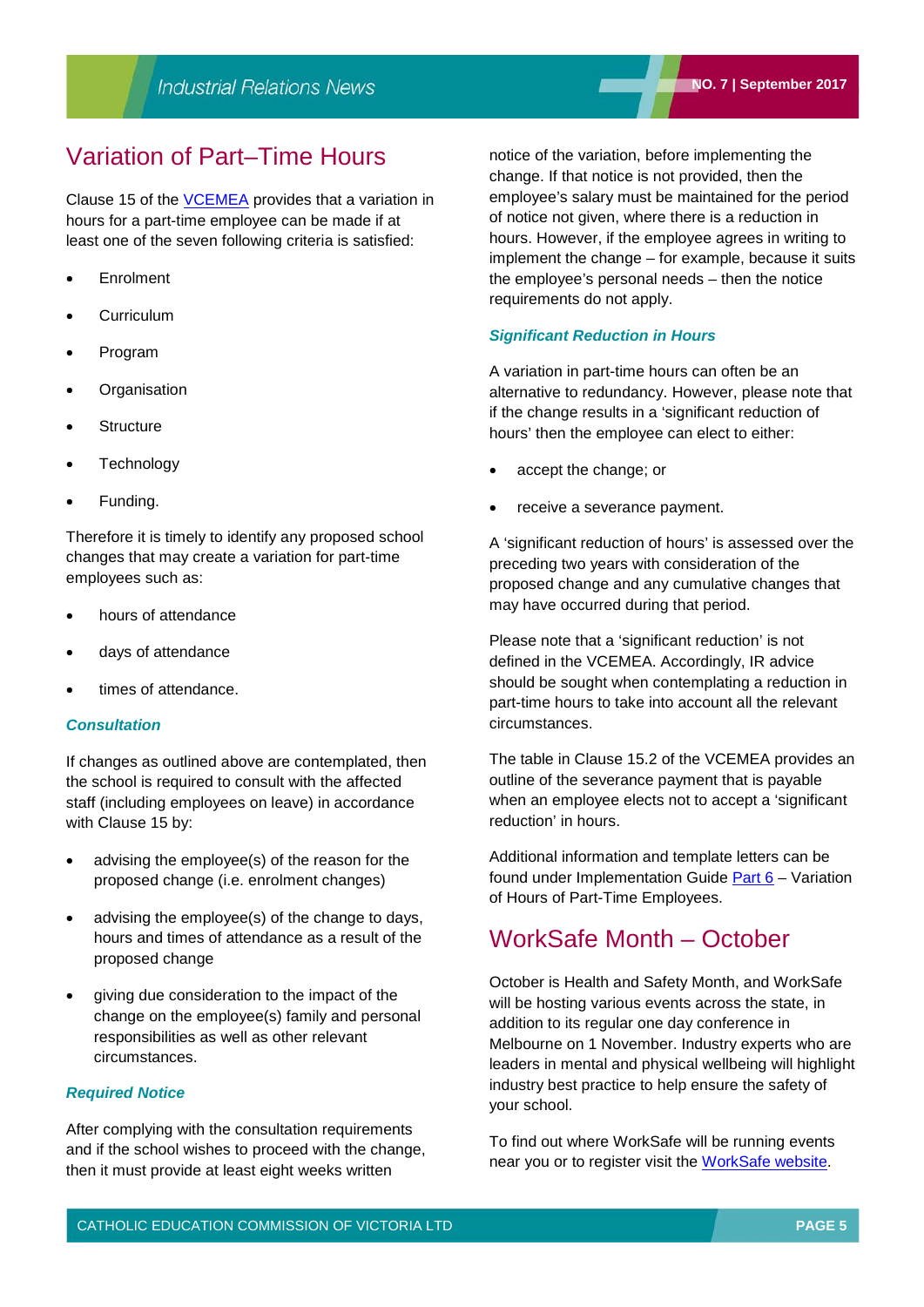## Slips, Trips and Falls

One of the most common causes of injuries in schools resulting in a variety of injuries including fractures, dislocations, cuts and bruises, and musculoskeletal injuries are slips, trips and falls.

The most common injury associated with a slip, trip or fall is a sprain or strain. Recovery from these injuries can be slow and have long-term effects on work, home and leisure activities.

There are usually a variety of reasons why people slip or trip within the school environment. This can include slippery floors and paths, low visibility due to inadequate lighting, ill-fitting or unstable footwear, rushing to classes or meetings, uneven paths, carrying bulky items that block view of the path or stairs, and clutter or trailing cords in walkways.

#### *Prevention*

Many slips, trips and falls can be easily prevented and many solutions can be implemented at minimal cost. Slip and trip incidents can be controlled, provided it is given sufficient attention. The control measures needed are often simple and low-cost, but can bring about significant reduction in injuries.

It is important to identify slips, trips and fall hazards in the school environment by assessing tasks and/or work areas which place people at risk and implementing controls which minimise or eliminate those risks.

Ensuring any work areas such as classrooms, offices and storage areas such as cleaner's closets and maintenance rooms/sheds are free from clutter, have sufficient power sockets to reduce/remove electrical cords from the floor, and changes in surface levels are clearly highlighted.

#### *Footwear*

Footwear plays an important role in preventing slip incidents. Establishing a 'sensible shoe' policy (for example, flat shoes that enclose the whole foot, not sandals or sling-back shoes) has been shown to make a significant impact on reducing slip and trip injuries. Ideally, such a policy should cover all staff, including cleaning and maintenance staff, and students.

CECV have developed a [checklist](http://www.cecv.catholic.edu.au/getmedia/df51bc2e-4706-42a6-be99-2101ceb61808/Slips-Trips-and-Falls-checklist.aspx) to assist in the identification of slips, trips and fall hazards in the school environment.

## Notifiable Incidents

All Schools are required under the OHS Act to report serious incidents to Worksafe Victoria. This includes all school related incidents involving staff, students, volunteers, family members, casuals, contractors and visitors.

#### *Serious incidents and near misses that need to be reported to Worksafe Victoria include:*

- medical treatment for lacerations requiring stitches, serious head or eye injuries, amputations, scalping, electric shock and loss of bodily functions such as loss of consciousness, fractures, broken bones
- immediate treatment as an inpatient in a hospital, fatalities and medical treatment within 48 hours of a person being exposed to a chemical
- serious incidents or near misses where a person in the immediate vicinity is exposed to an immediate risk from the collapse of a building or an excavation, explosion, fire, the spillage of dangerous goods or the fall from a height of any plant or equipment.

Minor incidents do NOT need to be reported to WorkSafe Victoria. If in doubt whether an incident should be reported or you require further information**,**  call Worksafe Victoria immediately on 132 360 or check the [Worksafe Website.](http://www.worksafe.vic.gov.au/safety-and-prevention/health-and-safety-topics/incident-notification) 

Schools should also provide notification of incidents, accidents and near misses using the button on the top right of the [CEVN website](http://cevn.cecv.catholic.edu.au/cevnlogin.aspx) homepage. This will automatically send an alert to the IR Unit's, OHS team to provide follow up advice and assistance.



For further enquiries regarding notifiable incidents please contact the Industrial Relations (IR) Unit on 03 9267 0431 or please email [ohs@cem.edu.au.](mailto:ohs@cem.edu.au)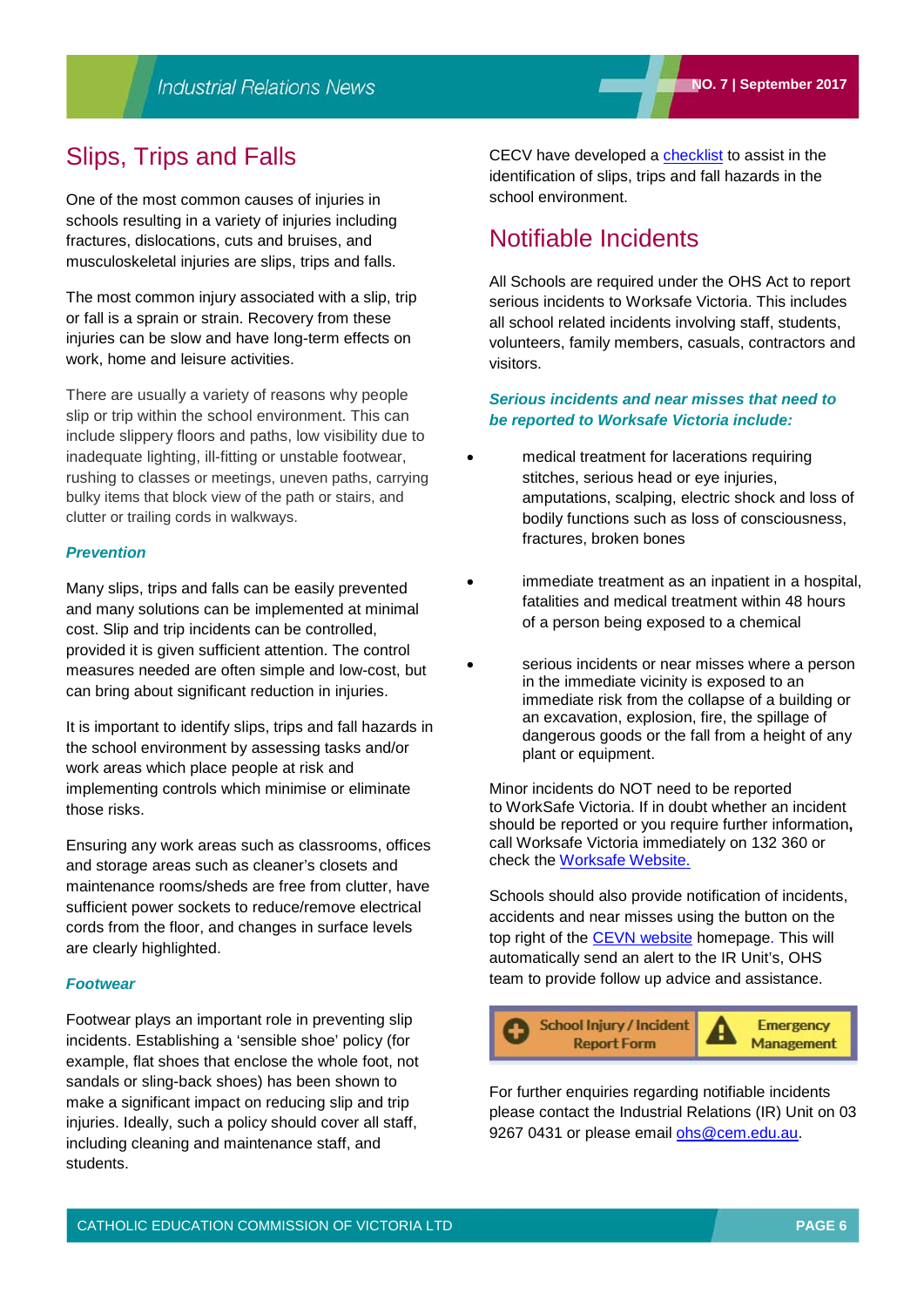## Shade Sail Structures

Shade sails are a popular and cost effective way to provide shelter from heat and UV rays. Lack of awareness and limited resources often means maintenance of shade sail systems can be overlooked, with potentially serious consequences.

Approximately 90% of schools and colleges insured with CCI have shade sails erected on their grounds. The sails are typically made of cloth and are attached to steel posts or surrounding structures. While some can be removed, most are permanent fixtures.

Shade sails systems are engineered to withstand the same wind and storms as surrounding buildings provided that they meet the applicable Australian standards and building codes, are installed correctly and are appropriately maintained.

However, as with all infrastructure, gradual deterioration can weaken shade sail systems making them unsafe. General wear and tear can also make them more susceptible to damage during a severe storm or natural disaster.

Owners and occupiers of schools, colleges or other Church properties should have a maintenance and inspection program in place to meet their duty of care obligations and comply with the conditions of their insurance policy. Programs should incorporate regular monitoring and inspections of shade sail systems to ensure they are maintained in a safe condition throughout their life.

Failing to implement a program puts the health and safety of everyone who uses the property at risk. It may also expose an organisation to legal liability if a person is injured as a direct result of poor maintenance.

#### *Regular inspection and maintenance procedures should comprise:*

- shade sails should be adequately tensioned. Check fixings to ensure tension is adequate and if sails appear loose or are flapping, they need to be fixed immediately
- check base and support structures for signs of fatigue as a result of wind, impact, quality or age
- check anchor points, welds and bolted connections for signs of damage or corrosion
- check fabric for fraying, holes or other signs of wear and tear
- clean sails regularly to prevent the build-up of debris, mould or moss
- keep nearby trees and shrubs pruned to prevent them rubbing on sails
- consider removing shade sails over the winter months
- consider the lifespan of the sails and replace them accordingly
- check sails, points and posts immediately after any major storms or high winds, if safe to do so.

#### *Ways to further reduce risk*

Before installation consider whether a shade sail is the best solution for the location. Is there a stronger, more durable shade option?

Ensure systems have been designed by a suitably competent professional such as an architect or engineer, and that the design complies with applicable Australian Standards and codes.

Confirm that construction and installation is carried out by a suitably competent professional such as a qualified builder and approved by a building inspector.

Carefully plan the position of any supporting structures to minimise the chance of impact.

For advice regarding installation and maintenance, contact CEM Planning and Infrastructure on 9267 0497. An additional source of information and support is the CCI RiskSupport Helpdesk on 1300 660 827.

For further advice on safety-related issues with shade sail structures, please contact the OHS team on 03 9267 0431 or email [ohs@cem.edu.au.](mailto:ohs@cem.edu.au)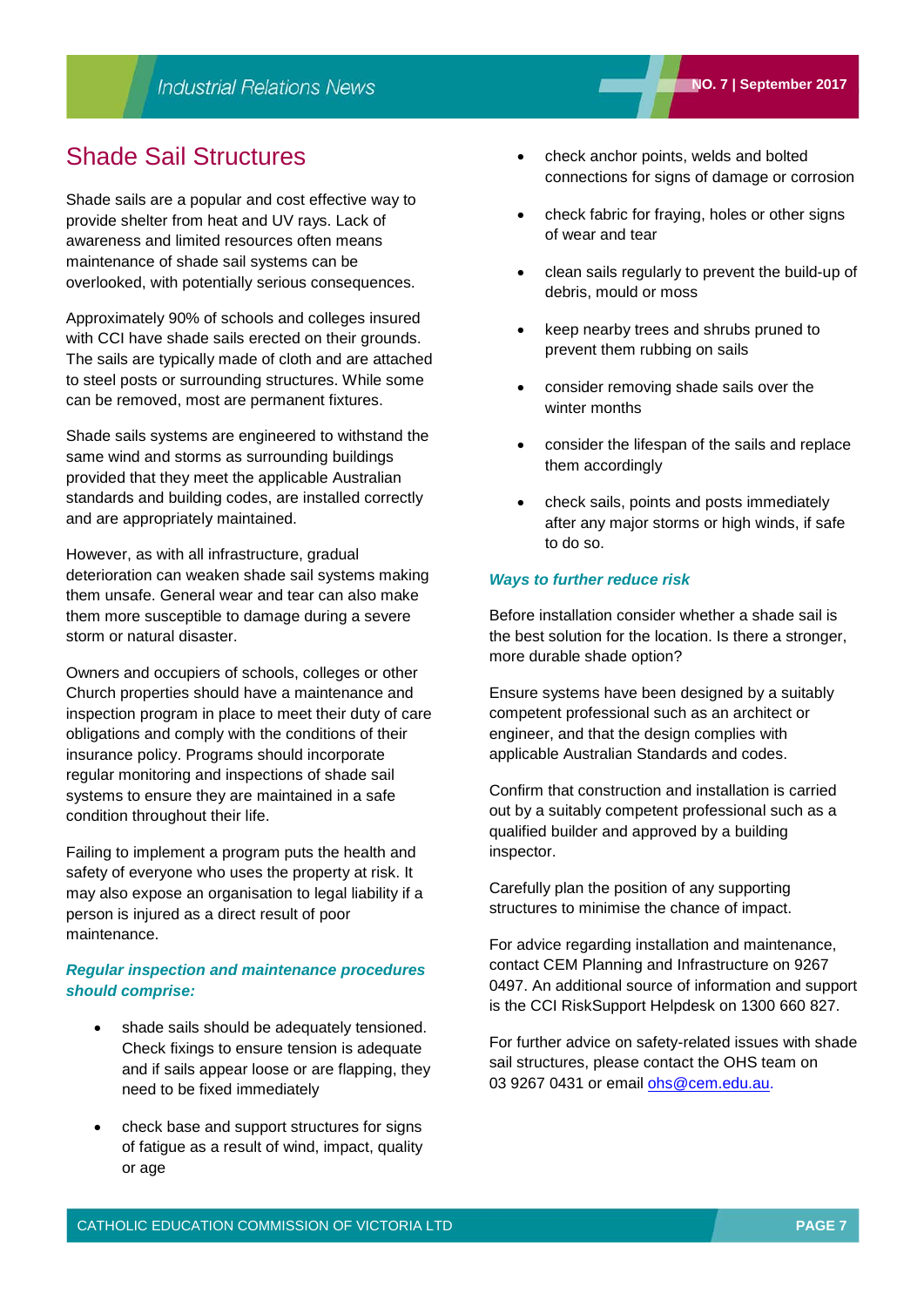## Industrial Relations and Occupational Health and Safety Training Sessions

Training sessions are conducted at the Catholic Leadership Centre. Registration is now open and the details of training sessions and bookings are available on [My PL \(IPLS\)](http://cevn.cecv.catholic.edu.au/ProfessionalLearning.aspx?id=7160) through the [CEVN website](http://cevn.cecv.catholic.edu.au/cevnlogin.aspx) under *Professional Learning / My PL (IPLS)*.

### *OHS for School Leaders*

This one-day course provides an overview of the legal responsibilities for managing OHS within the school environment, including employer and employee responsibilities, strategies to address the most common OHS issues in schools and how to make safety a priority in your school.

**Date:** 26 October 2017 **Time:** 9.30 am – 5.00 pm **Activity code:** 17IST203D **Registrations close:** 18 October 2017

#### *Return to Work (RTW) Coordinator Training*

This two-day course (Victorian WorkCover approved) provides the underpinning knowledge required for RTW Coordinators. According to the current legislation, schools with \$2.338 million or more rateable remuneration (indexed annually) or who have a workers' compensation claim must appoint a suitably trained RTW coordinator.

**Date:** 16 & 17 November 2017 **Time:** 9.30 am – 5.00 pm **Activity code:** 17IST205B **Registrations close:** 8 November 2017

#### *Know Your Agreement – Education Support*

This session provides a focus on the sections of the [VCEMEA](http://www.cecv.catholic.edu.au/getmedia/e728ccbb-dac1-4822-9607-7c5cb8abdae9/VCEMEA_2013.aspx) that are most relevant to Education Support Employees in their role at Catholic schools.

**Date:** 27 October 2017 **Time:** 10.00 am – 1.00 pm **Activity code:** 17IST101D **Registrations close:** 19 October 2017

#### *Know Your Agreement – School Leaders*

This session focuses on the sections of the [VCEMEA](http://www.cecv.catholic.edu.au/getmedia/e728ccbb-dac1-4822-9607-7c5cb8abdae9/VCEMEA_2013.aspx) that are most commonly referred to by principals in their role of managing employees. The program would also be of benefit to business managers and deputy principals.

Some of the key provisions covered are as follows:

- Managing Employment Concerns
- Parental Leave
- Introduction of Change
- **Redundancy**
- **Consultation**
- Variation of Hours.

**Date:** 30 October 2017 **Time:** 10.00 am – 1.00 pm **Activity code:** 17IST103D Registrations close: 20 October 2017

## Online Training from Gallagher **Bassett**

For the majority of schools, WorkCover insurance is provided by Gallagher Bassett. For its customers, Gallagher Bassett provides **[myGBeducation](https://mygbed.gallagherbassett.com.au/login/index.php)** online training courses, which are available 24/7.

The courses, have been developed by accredited trainers, and include both workers' compensation courses and OHS courses. The course catalogue can be found at:

*[http://mygbed.gallagherbassett.com.au/theme/gallag](http://mygbed.gallagherbassett.com.au/theme/gallagher_bassett/pages/lms_courses.php) [her\\_bassett/pages/lms\\_courses.php](http://mygbed.gallagherbassett.com.au/theme/gallagher_bassett/pages/lms_courses.php)*